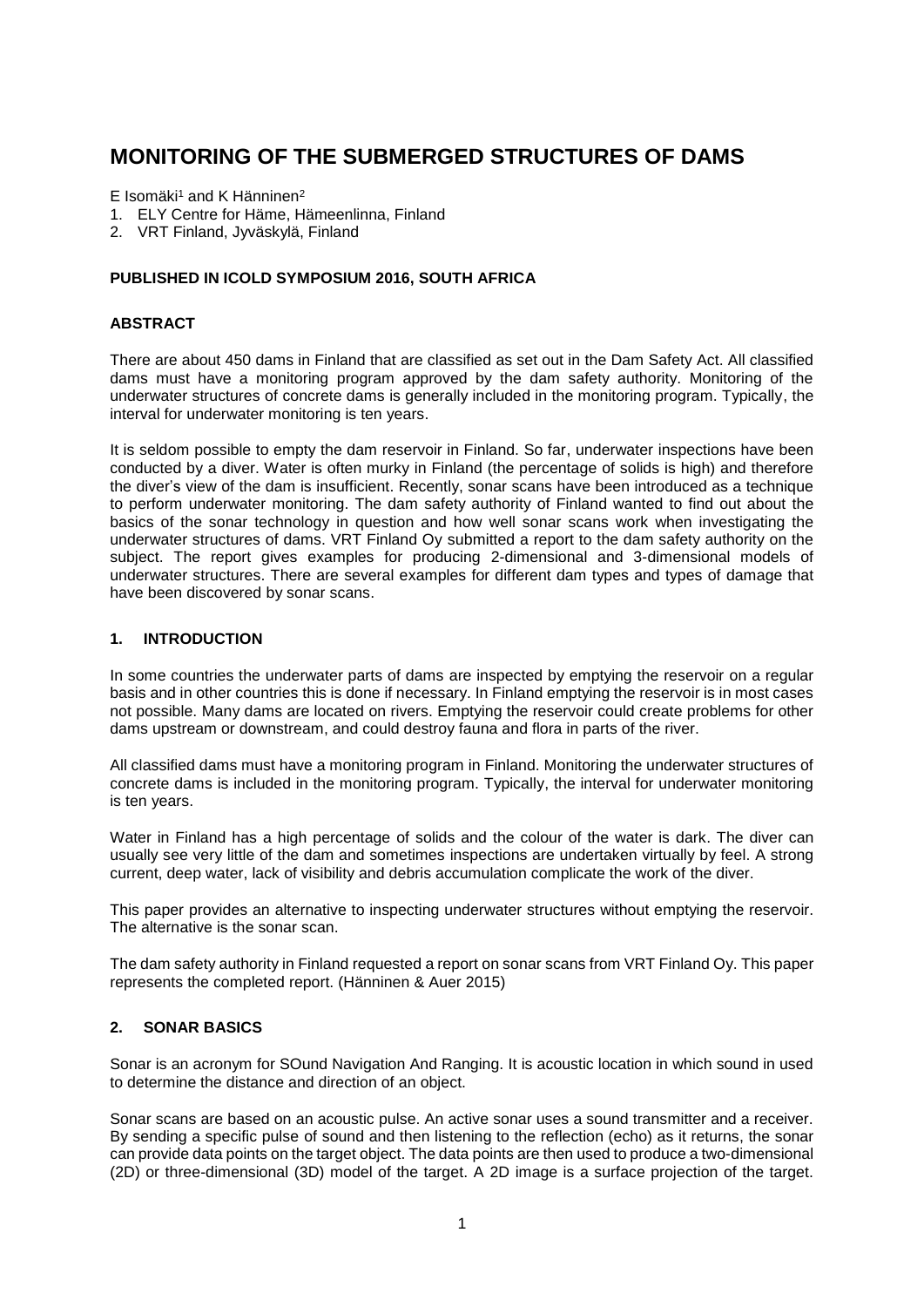Deformations can be shown as changes in colour and true shadows. 3D data points are collected as a point cloud. These points are defined by X, Y, and Z coordinates. The device measures a large number of points on the surface of an object and outputs the measurements in the form of a data file. The point cloud represents the set of points that the device has measured.

There are five factors that affect the results of a sonar inspection:

- The velocity of the sound pulse in water
- The frequency of the sound pulse
- The shape and opening angle of the sound beam
- The acoustic footprint
- The shape and the material of the target object.

The sound velocity (the acoustic pulse) is very important, because data calculations are based on it. Sonar measures the time the acoustic pulse travels between the target and the sensor. The velocity of the acoustic pulse in water is 1410 m/s – 1550 m/s under normal conditions. The water temperature, pressure (depth) and salinity modify the velocity of sound. These three factors must be known when sonar inspections are undertaken. The sound velocity must be verified on a regular basis during the sonar inspection.

The frequency of the acoustic pulse (sound beam) affects the results. The frequency of the sonar beam can vary between 2 and 2000 kHz. With higher frequencies the sound beam is narrower. With lower frequencies the sound beam is wider. Lower frequencies have longer range and frequencies under 100 kHz go through sediment layers. Therefore a low frequency sonar is used for creating sub-bottom profiling systems. On the other hand, a high frequency pulse dampens less and the end result is therefore more defined. The sound frequency and the pulse must be modified and calibrated to suit the conditions.

Typically, sonar creates one pulse of sound and the echo is listened fan-shaped or conically. Hundreds of data points are received simultaneously. A fan-shaped is used to create 2D material and a conical for 3D material. The latter is narrower and therefore the geometrical distortion is insignificant. The acoustic pulse expands as it travels.

An acoustic footprint is the area that an acoustic pulse catches. With longer distances the acoustic footprint grows larger. With a smaller acoustic footprint the results are more sharply defined. Data points for the results are saved from the middle of the footprint.

Coarse surfaces are usually easier to scan than smooth surfaces. If the target is parallel to the acoustic pulse, it is probably not detected and another scanning point is needed. If the target is perpendicular it is easy to detect. Various shapes and materials reflect the sound beam in different ways.

An inspection of a structure requires that all five factors are taken into account. The velocity, frequency angle and form of the sound pulse as well as the acoustic footprint are equipment technique attributes. The target shape and material must be understood by the operator in order to achieve the best results. The sonar equipment must be adjusted and positioned properly.

Air bubbles may disturb scanning. If scanning is performed on the back side of the hydropower plant or spillways, bubbles may block part of the scanning area.

#### **3. DIFFERENT SONAR DEVICES**

There are several different types of sonars for various purposes and of varying utility. Sonars have been developed to scan the seabed. Some sonars can be applied to inspect structures if both the sonar functions and basics of structure inspections are well understood.

Sonar scanning is a safe way to inspect underwater objects because only the scanning device is in the water. A hydropower plant can continue with production during the inspection.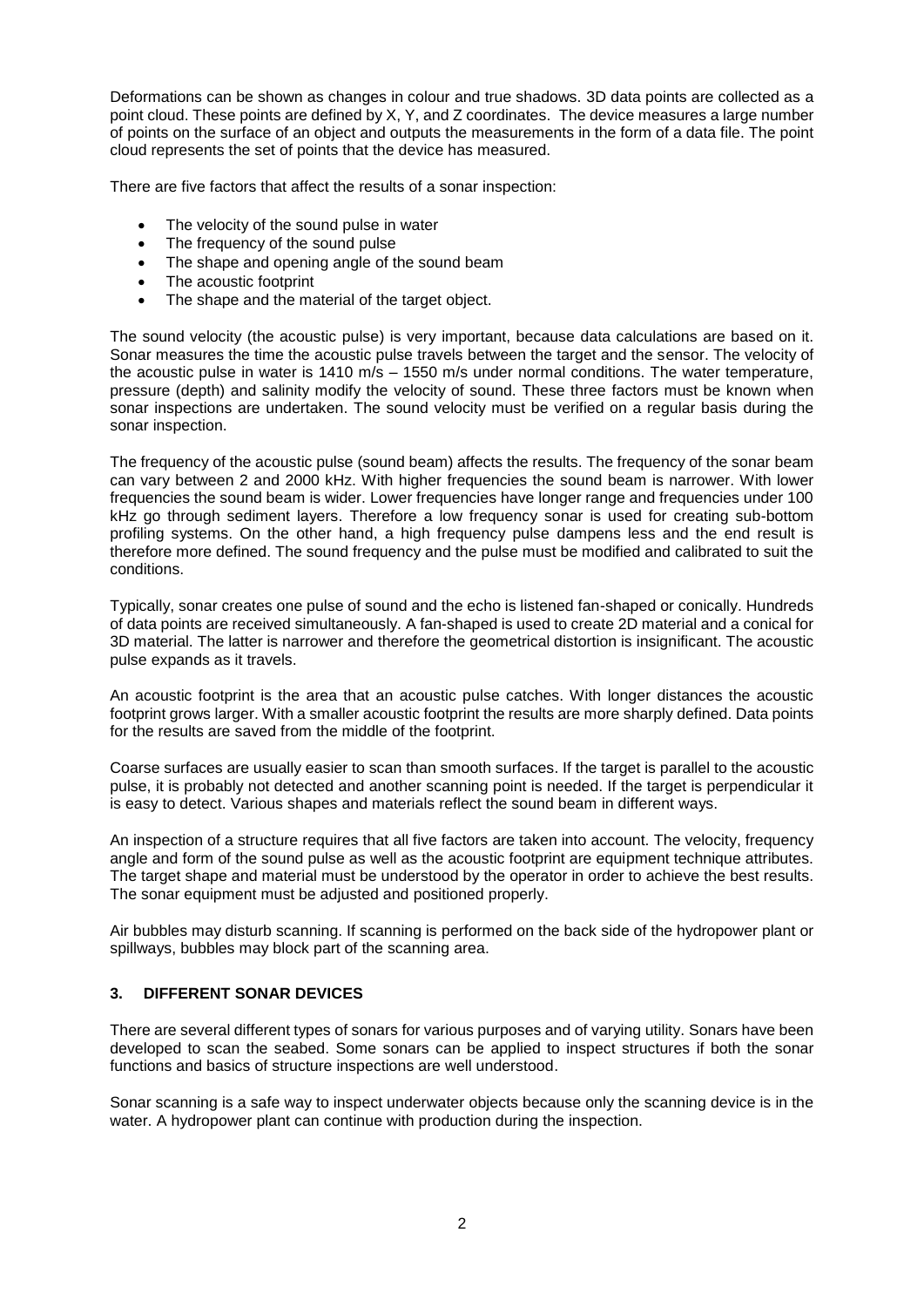## **3.1 Scanning sonar**

A stationary scanning sonar can produce very precise 2D and 3D images. The sonar usually emits one sound beam at a time. When the sensor rotates around its axle, the scanned area is widened. A stationary sonar is relocated several times and new scan is completed. Scanning results are combined for a sharp and clear image. With a stationary sonar it is possible to re-position the sonar in such a way that no blind spots remain.

When underwater structures are inspected, the frequency used is typically 700 – 2000 kHz. With higher frequencies the acoustic pulse is narrower and the results sharper. If the frequency is higher, scanning must be performed closer to the target and the sonar must be re-located more frequently. Sonar is used for inspecting underwater structures but it is also used for example guiding a diver, searching missing persons and small scale seabed topography.

A scanning sonar can be used to create 2D or 3D images. In both cases the method is suitable for inspecting underwater structures.

## **3.2 Multibeam sonar**

Multibeam sonar equipment is usually installed in a vessel. By using a Multibeam sonar in a moving vessel, a relatively extensive area can be scanned in a relatively short time. Typically, sonar creates one pulse of sound and echo is detected fan-shaped. Hundreds of data points are received simultaneously.

Scanning is done by steering a vessel along specified lines. GPS and inertial measurement units gather data for accurate location and position, simultaneously with the sonar observations. These data are combined with a timestamp to form a 3D point cloud.

The frequency of a multibeam sonar is typically 200 – 700 kHz. Due to the relatively low frequency, the sound wave does not weaken too fast. This allows target location in relatively deep waters. On the other hand, the final image is not very sharp and small details may not be detected. Multibeam sonar scanning requires a minimum water depth of around 1,2 metres.

The fast fieldwork of multibeam scanning has increased its use in structure inspections. The device is directed in such a way that the angle to the target structure can be optimised for data gathering. When inspecting structures, the scanning is performed as close to the target as possible and with the highest possible frequency (~ 700 kHz). This way, the acoustic footprint remains as small as possible and the final result is as sharp as possible. One challenge in multibeam scanning is the fixed positioning of sonar equipment in the vessel. The optimum angle for scanning is occasionally hard to acquire and some blind spots may remain.

## **3.3 Low frequency sonar (Sub-bottom profiling system)**

Low frequency sonar normally uses frequencies from 2 to 20 kHz. An acoustic pulse is sent and a receiver records the reflection. Some pulses are reflected from the bottom but some will penetrate the bottom and be reflected when hitting a change in density, for instance a pipeline or a sediment layer. Reflections from different sediment layers look different in the resulting picture.

This type of scanning is used for locating bedrock, different soil types and their layers. The results are 2D images. They show the soil type profiles of selected inspection lines. The results are useful when, for instance, structure foundations are planned and/or load carrying capacity is required. Borehole samples are often needed to complement the results.

## **3.4 Side-scan sonar**

The frequency of a side-scan sonar is typically 400 – 1200 kHz. The side-scan sonar is often used to detect a wreck or other underwater objects. The scanning is performed in a moving vessel. The sonar equipment can be installed under a vessel or it can be trailed behind it. A blind area remains in the scanning area but this is rectified by using an array of multiple scanning lines.

A side-scan sonar produces 2D images. The inspection data is very similar to the 2D images of a rigid positioning sonar but the resolution is lower. Side-scan sonar is not recommended for inspection of underwater structures.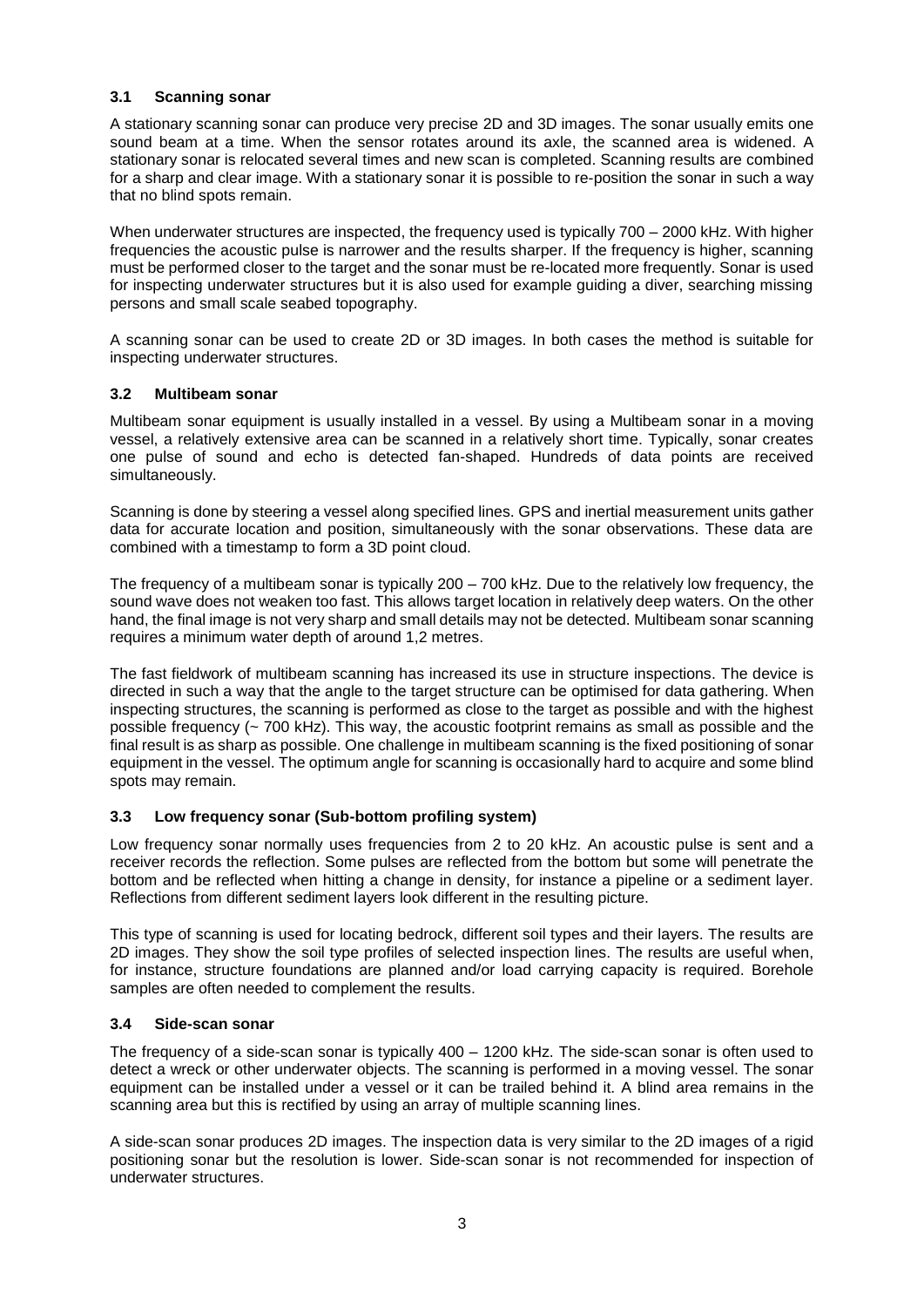## **4. OPTICAL METHODS**

Laser scanning (3D scanning) is a precise and speedy way to collect material on the structures above the water surface. Laser scanning is based on a laser pulse sent from the scanner and then scanned as the reflection of the pulse returns. Laser scanning equipment may be stationary or mobile. There are three factors that must be known; the velocity of the laser pulse, the angle at which the pulse is emitted and the angle of the return reflexion. As with sonar, the scanning result contains data points of distance and location. These data points create a three dimensional image (point cloud) of the target. The point cloud produced by the surface structures can be combined with a three-dimensional point cloud of underwater structures made using, for instance, sonar scanning. Together they produce an impressive and useful tool for inspecting the structures or as a tool for repair planning.

Laser scanning is also possible under the surface. However, particles suspended in water reflect the laser light and create noise points. In Finland the surface waters are usually murky and therefore underwater laser scanning would have to be performed very close to the target and it would be an extremely slow process, or even impossible.

Other ways to do the underwater inspections are the visual ways: photography and 3D photography and with a remotely operated vehicle. Of course, a diver can perform the inspection as well. These all are suitable methods, but murky water, a shortage of light and strong currents make the inspections more challenging. With these ways the inspections also have to be undertaken in very small sections. The benefits of using a diver is that the necessary samples can be taken at once.

## **5. FURTHER PROCESSING OF THE RESULTS**

When scanning is completed, further processing is required. In 2D scanning this means combining images into panoramic displays. The images are analysed and the pertinent comments are added to the pictures. A written report is also added to the data.

The processing of 3D data takes a little more time but there is also added utility in the scanning results. 3D point clouds scanned at different times can be compared. CAD drawings are possible both in 2D and in 3D format. The coordinate and elevation set can be changed if necessary. The extent of damage, that is, the depth or volume, can be measured from the point cloud (3D) and sketches can be added later.

The processing of collected 3D data starts with the cleanup of noise points. If different scanning equipment have been used, the results are combined. Then illustrations are made. These images can be rotated and thus images can be viewed from different angles. Post processing can be taken all the way to BIM (building information model) where different types of detail - and additional information such as material or reinforcing bars - can be included in the model.

## **6. COMPARISON BETWEEN METHODS**

Sonar scans have many advantages when comparing to visual inspections (diver, photography…). Sonar scans are relatively fast. The results are pinpointed accurately and extensive totalities can be illustrated. Sonar is a safe way to perform an underwater inspection because only the device is in the water. A hydropower plant can continue with production during inspection. Bubbles in the water do however disturb the scanning. Also, a diver is able to take samples during the inspection and clear the inspection target by hand.

The 2D method is best for permanent concrete, timber and stone structures. Long and thin parts, such as piles, are hard to detect. The image shows the area of possible damage but not the depth of damage. Scanning is best performed with a stationary scanning sonar. The perception is  $5 - 20$  cm depending on the equipment and personnel skills. It takes  $4 - 10$  days to scan 500 metres of dam.

The 3D method presents possible damage and depth of damage. The results can be entered when calculating the volumes or tracking changes, for instance. 3D scanning is performed using stationary scanning sonar or multibeam sonar. Perception with a scanning sonar is 2 – 5 cm and with a multibeam sonar 5 – 10 cm. The multibeam sonar is faster. 500 metres of a dam structure can be scanned in an hour. With a scanning sonar, around 10 metres of dam takes about an hour. Multibeam sonar is installed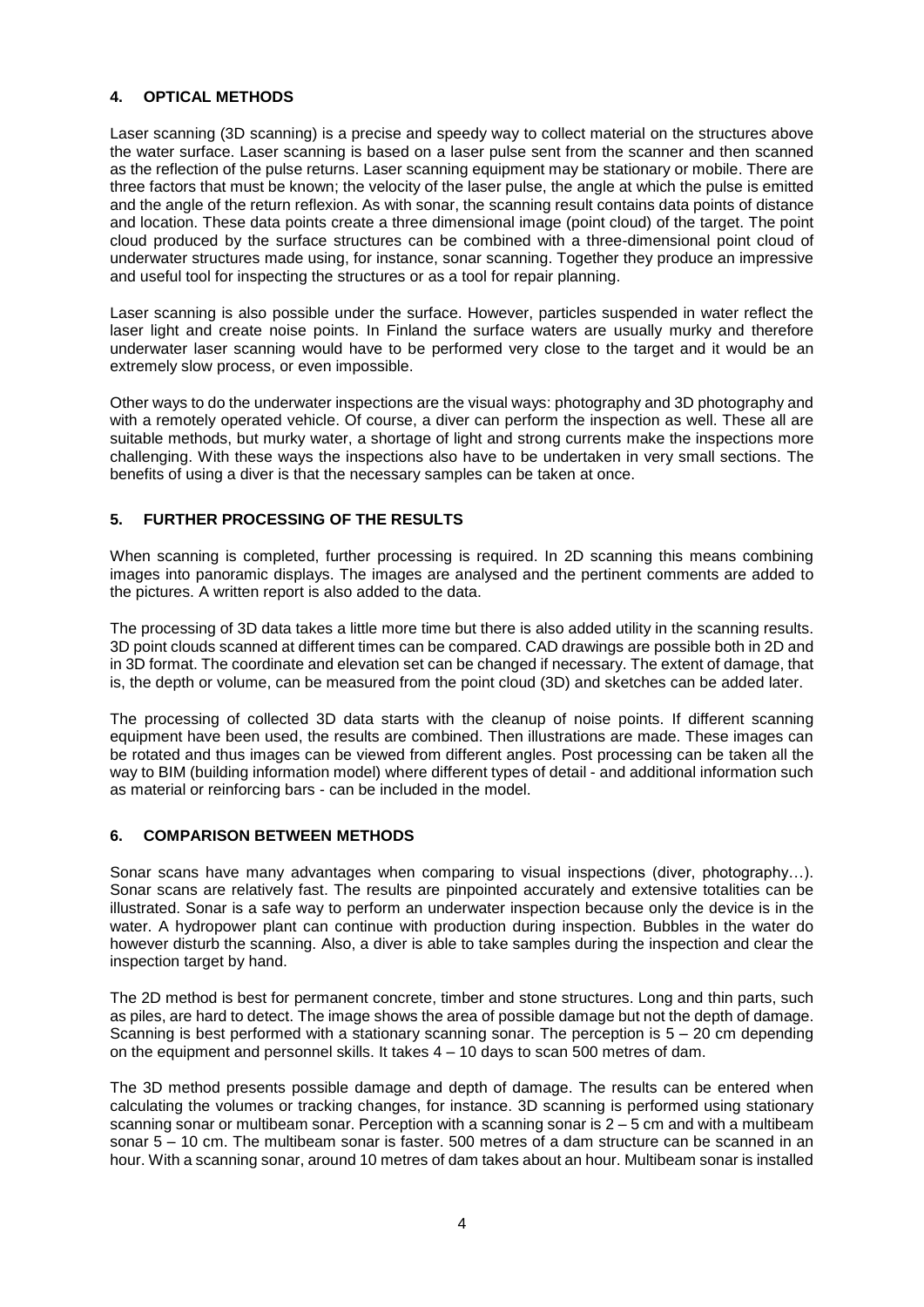beneath a vessel. There may be some blind spots in the results. Such blind spots can be separately scanned using a stationary scanning sonar and the 3D results can then be combined.

In Finland it is not possible to use laser scanning for inspecting underwater structures. The structures above water can be scanned using a laser scan or 3D camera. This material can be combined with underwater 3D material and create a functional work tool.

## **7. CASE STUDIES**

## **7.1 Small hydropower plant**

Case 1 is a relatively small hydropower plant. There is 30 metres of concrete structures and 100 metres of embankment dam. The scanning was performed using a multibeam sonar. The results, presented in Figure 1, give an extensive image of the dam. There are some blind spots in the picture on the side of the pier. If there is a need to inspect these blind spots, stationary scanning sonar would solve the problem and it would be possible to combine the sonar scanning data with the multibeam sonar data.



**Figure 1. Relatively small hydropower dam. Under the spillway, concrete structures are uncovered. (Case 1)**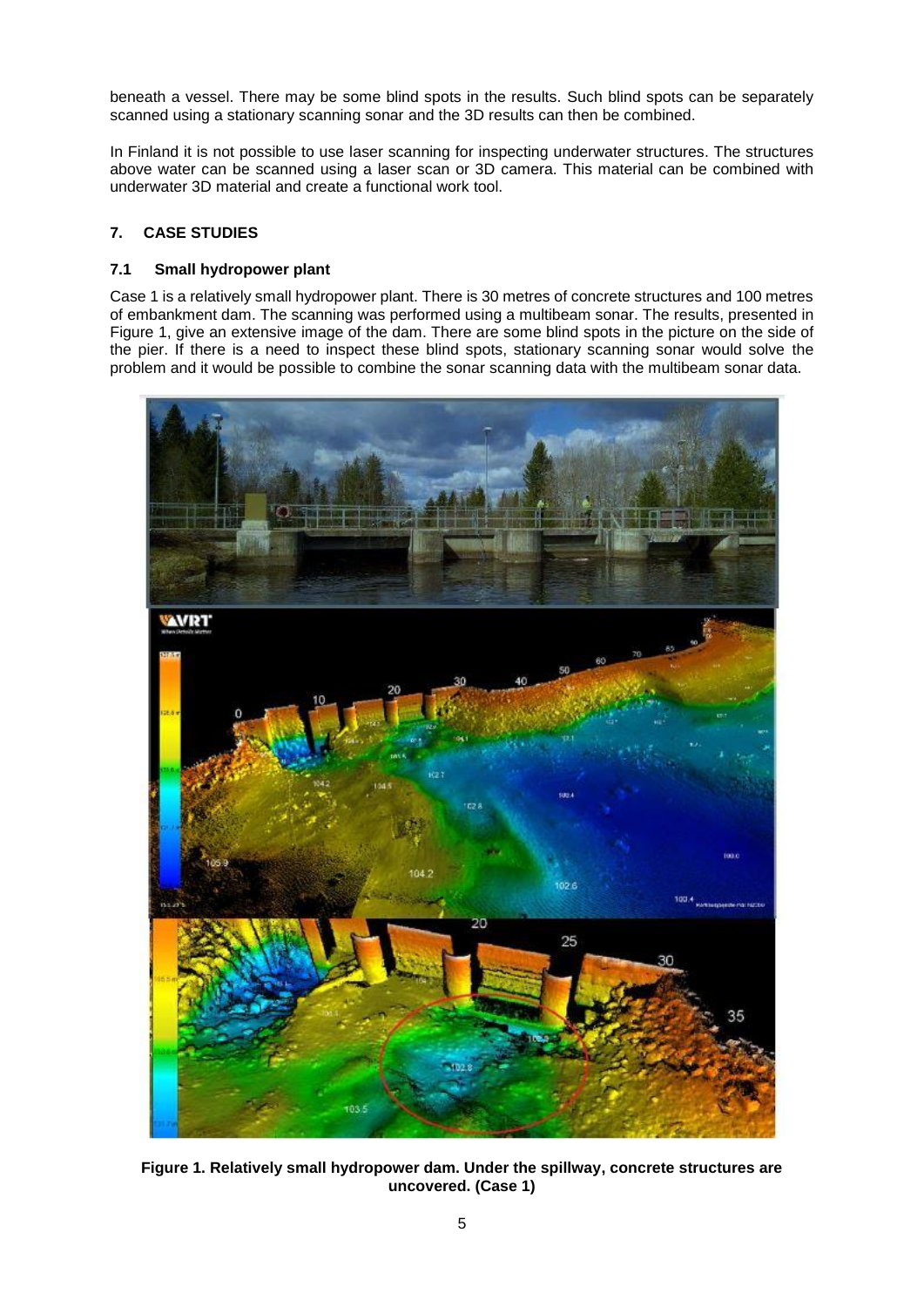## **7.2 Dam wall**

Case 2 is the stone wall of a hydropower plan (Figure 2). Scanning was performed using a 2D stationary scanning sonar. The method is a good choice for relatively small, vertical structures. The scanning can be done faster than a 3D stationary scan. Cross section locations must be chosen in advance (Figure 3).

If you compare 2D stationary scanning and multibeam sonar 3D scanning from a moving vessel, the multibeam scan proves faster as target size increases. 500 metres of structure is scanned and the data is processed in  $7 - 8$  days. These structures are scanned using 3D multibeam sonar from a moving vessel and the data is processed in 3 – 4 days.



**Figure 2. 2D Stationary sonar scan of vertical dam wall. Underwater pictures inset (case 2).**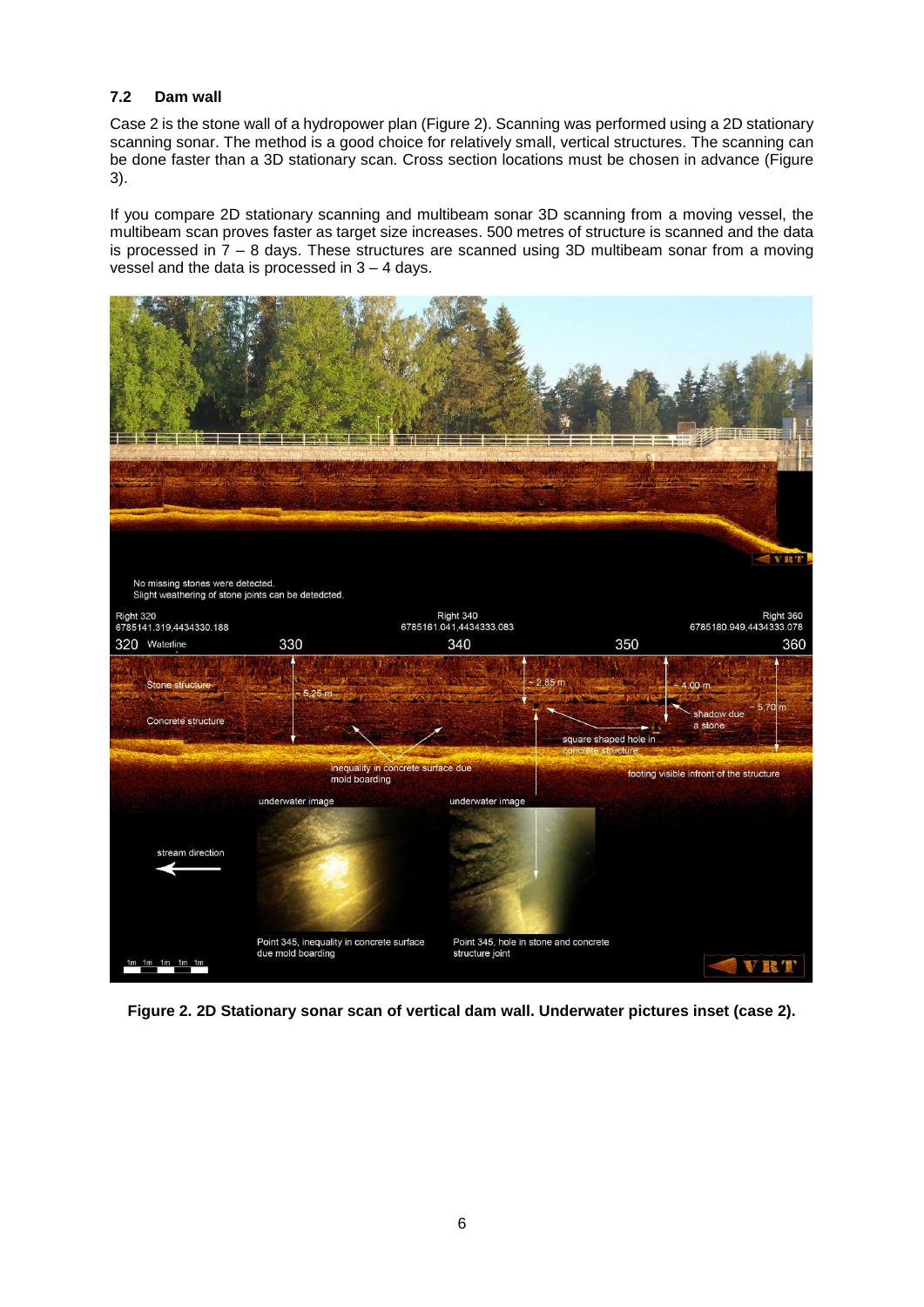

**Figure 3. Sketches based on 2D sonar scan (case 2).**

## **7.3 Hydropower plant in 2D and in 3D**

Case 3 is a hydropower dam which has been scanned using both 2D and 3D scans. Overviews of both scans are in Figure 4. Figure 5 gives a detailed comparison of the scans. The 2D images show a beam missing under a concrete cantilever plate. It is important that the field team understands how to position the sonar. In this case the beam wasn´t detectable above the water level. In addition, design drawings were unavailable. Therefore, the field team had no reason to adjust the positioning of the sonar. When a 3D scan from a moving vessel gave a better scanning angle, the beam was clearly noticeable.



**Figure 4. Hydropower dam scanned in 2D and in 3D (case 3).**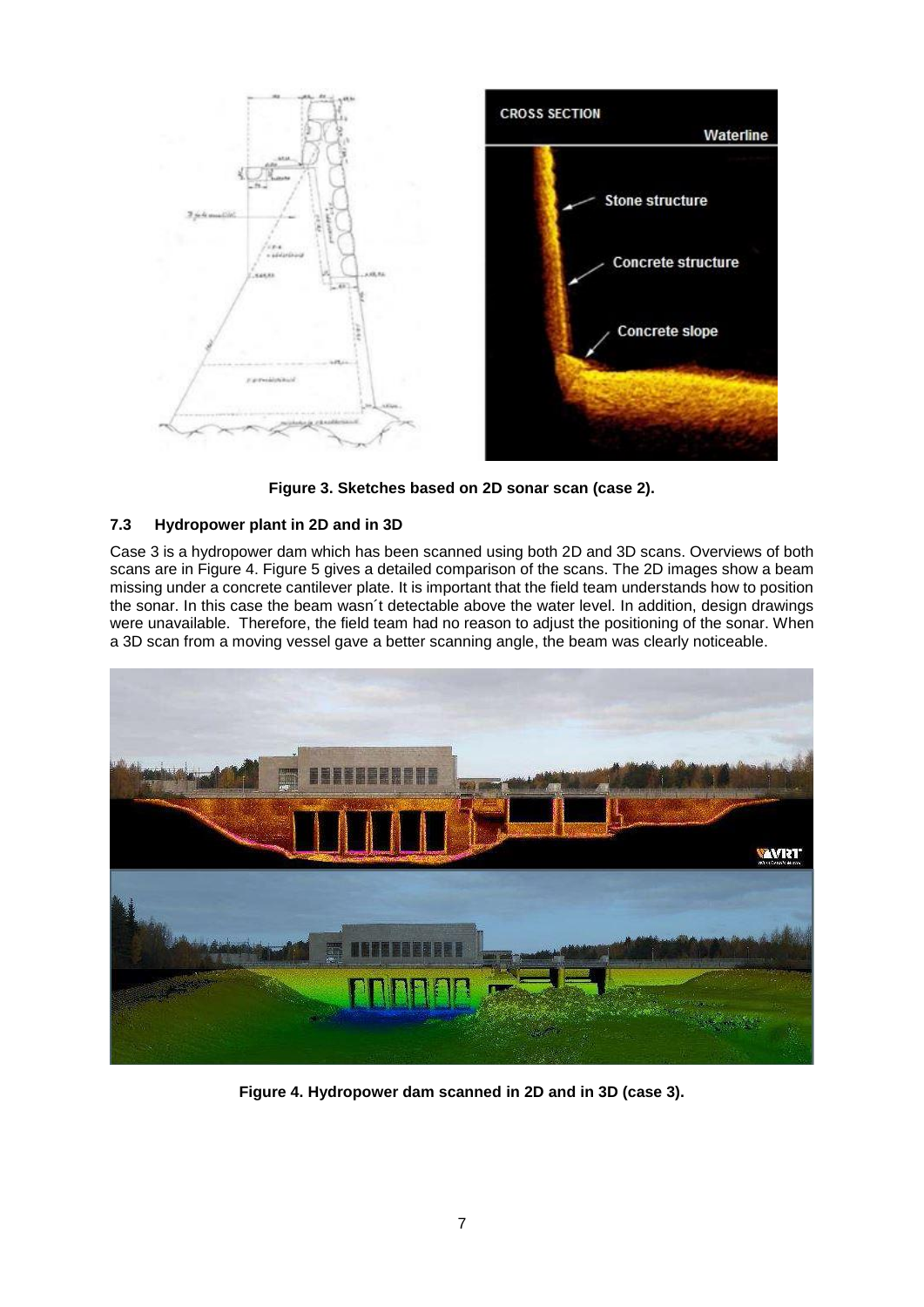

**Figure 5. Comparison of details of 2D and 3D scans (case 3).** 

## **7.4 Process waste water pond**

Case 4 is a process waste water pond. This waste water pond has been made by the surrounding waste dams. A 3D scanning was performed in order to monitor potential deformations. Figures 6 – 8 show the monitoring results.



**Figure 6. 3D illustration of a process waste water pond (case 4).**